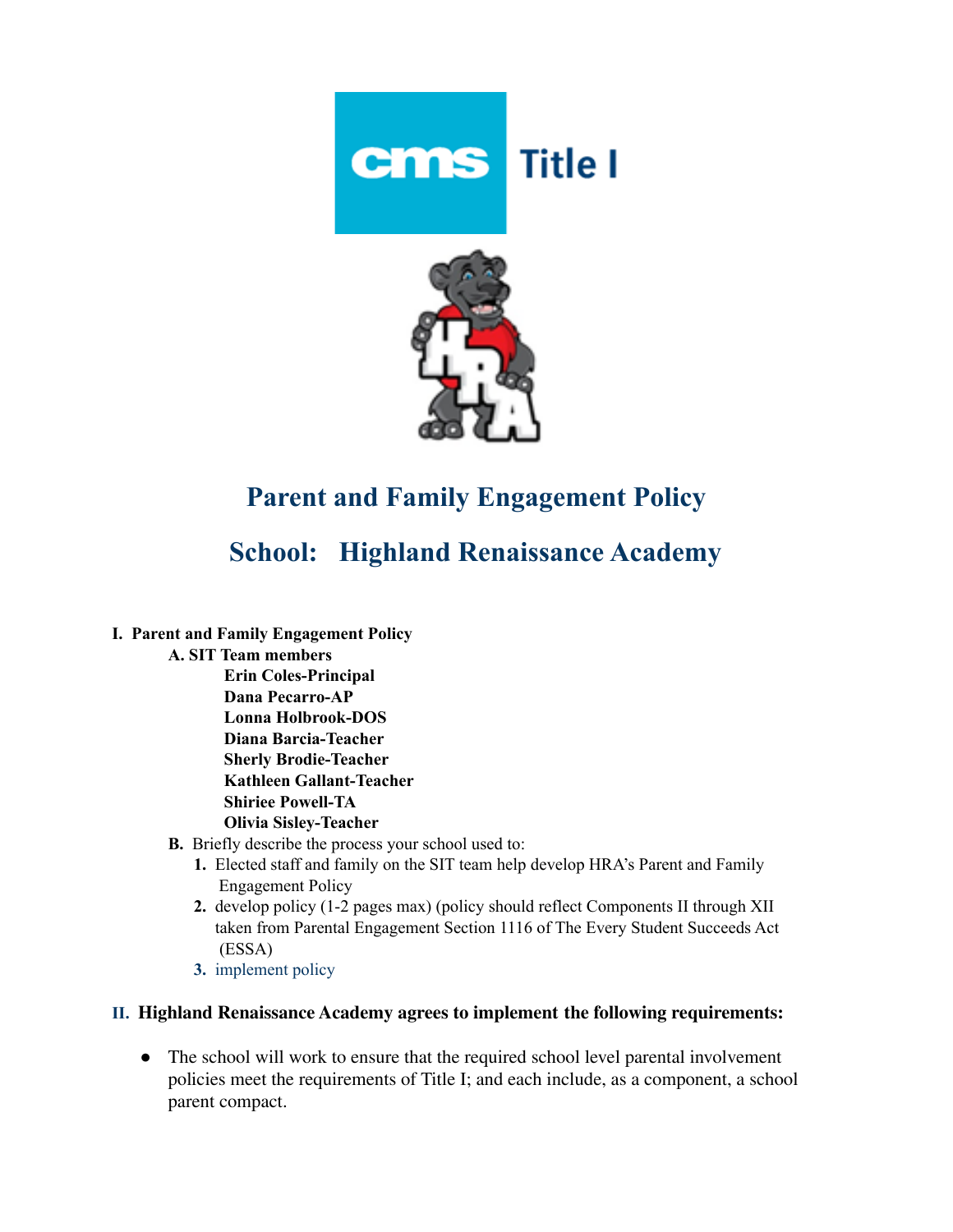- HRA will notify parents of the policy in an understandable and uniform format, in a language the parents can understand. The policy will be made available to the local community and updated periodically to meet the changing needs of parents and the school.
- In carrying out the Title I parental involvement requirements, to the extent practicable, the school will provide full opportunities for the participation of parents with limited English proficiency and other needs.
- If the program plan for Title I is not satisfactory to the parents of participating children, the school will submit any parent comments with the plan when the school submits the plan to the local educational agency (school district).
- The school will involve the parents of children served in Title I schools in decisions about how Title I funds are reserved for parental involvement is spent.
- The school will build parent's capacity for strong parental involvement, in order to ensure effective involvement of parents and to support a partnership among the school, parents, and the community to improve student academic achievement.
- The school will provide other reasonable support for parental involvement activities as the parents may request.
- The school will be governed by the following statutory definition of parental involvement, and will carry out programs, activities, and procedures in accordance with this definition:

*Parental involvement means the participation of parents in regular, two-way, and meaningful communication involving student academic learning and other school activities, including ensuring—*

*(A) that parents play an integral role in assisting their child's learning;*

*(B) that parents are encouraged to be actively involved in their child's education at school; (C) that parents are full partners in their child's education and are included, as appropriate, in decision making and on advisory committees to assist in the education of their child; (D) the carrying out of other activities, that promote parental involvement*

## **PART II DESCRIPTION OF HOW SCHOOLS WILL IMPLEMENT REQUIRED SCHOOL PARENTAL INVOLVEMENT POLICY COMPONENTS**

1. HRA will hold an annual meeting on *September 24, 2021* to inform parents of the school's participation in Title I and the right of parents to be involved .The school will convene the meeting at a time convenient for parents and will offer a flexible number of additional parental involvement meetings, such as in the morning or evening, so that as many parents as possible are able to attend. The school will invite all parents to this meeting, and will encourage them to attend, by:

- *● Using Parent Square and Connect Eds to invite parents*
- *● Promoting Event via Newsletters, Flyers, E-mails and Marquee*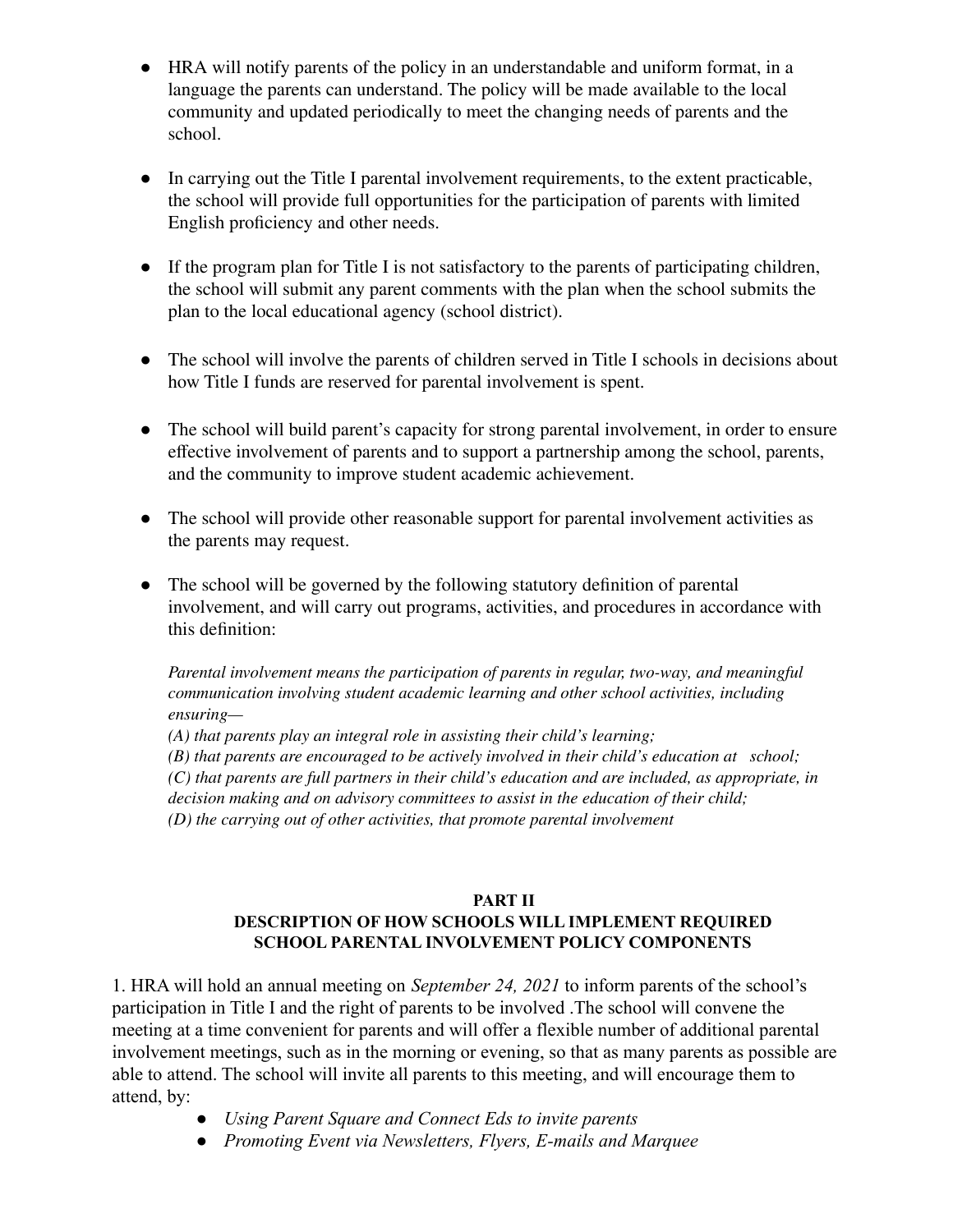2. HRA will take the following actions to involve parents in the process of school review and improvement under Title I:

- *● Parent Involvement of School Improvement Plan* ✔ *SLT Meetings*
- *● Provide opportunities for meetings with flexible times and schedules*
- *● Evening meetings as mentioned throughout the policy*

3. HRA will provide parents of participating children information in a timely manner about Title I programs that includes a description and explanation of the school's curriculum, the forms of academic assessment used to measure children's progress, and the proficiency levels students are expected to meet by:

- *• Scheduling parent-teacher conferences (Fall & Spring)*
- *• Scheduling parent meetings and workshops*
- *• Providing information on school website (to the extent practicable)*
- *• Providing information in school & teacher newsletters*
- *• Scheduling academic workshops for parents*
- *• Corresponding through student agendas*

4. HRA will at the request of parents, provide opportunities for regular meetings. The school will respond to any such suggestions as soon as practicably possible by:

- *• Responding by phone calls*
- *• Responding by email, letters, notes in agendas, or other written communication*

5. HRA will provide each parent an individual student report about the performance of their child on the State assessment in at least math and reading by:

- *• Distributing reports to parents*
- *Utilizing Power School to keep parents of students in grades 3-5 informed*

6. HRA will take the following actions to provide each parent timely notice when their child has been assigned or has been taught for four (4) or more consecutive weeks by a teacher who is not highly qualified by:

*• Sending home a parent notification letter*

7. HRA will provide assistance to parents of children served by the school, as appropriate, in understanding topics by undertaking the actions described in this paragraph

- Open House
- Curriculum Night
- Resource Nights
- Book Fairs
- EOG Night

8. HRA will provide materials and training to help parents work with their children to improve their children's academic achievement, such as literacy, math and technology training, as appropriate, to foster parental involvement, by scheduling:

- *• September 2021 TCurriculum Night/Title I Annual Meeting*
- *• October- Parent Conferences*
- *• Monthly Town Halls*
- *• Monthly Student Celebrations*
- *• Book Fair Night and Literacy Night*
- *• EOG Parent Night*